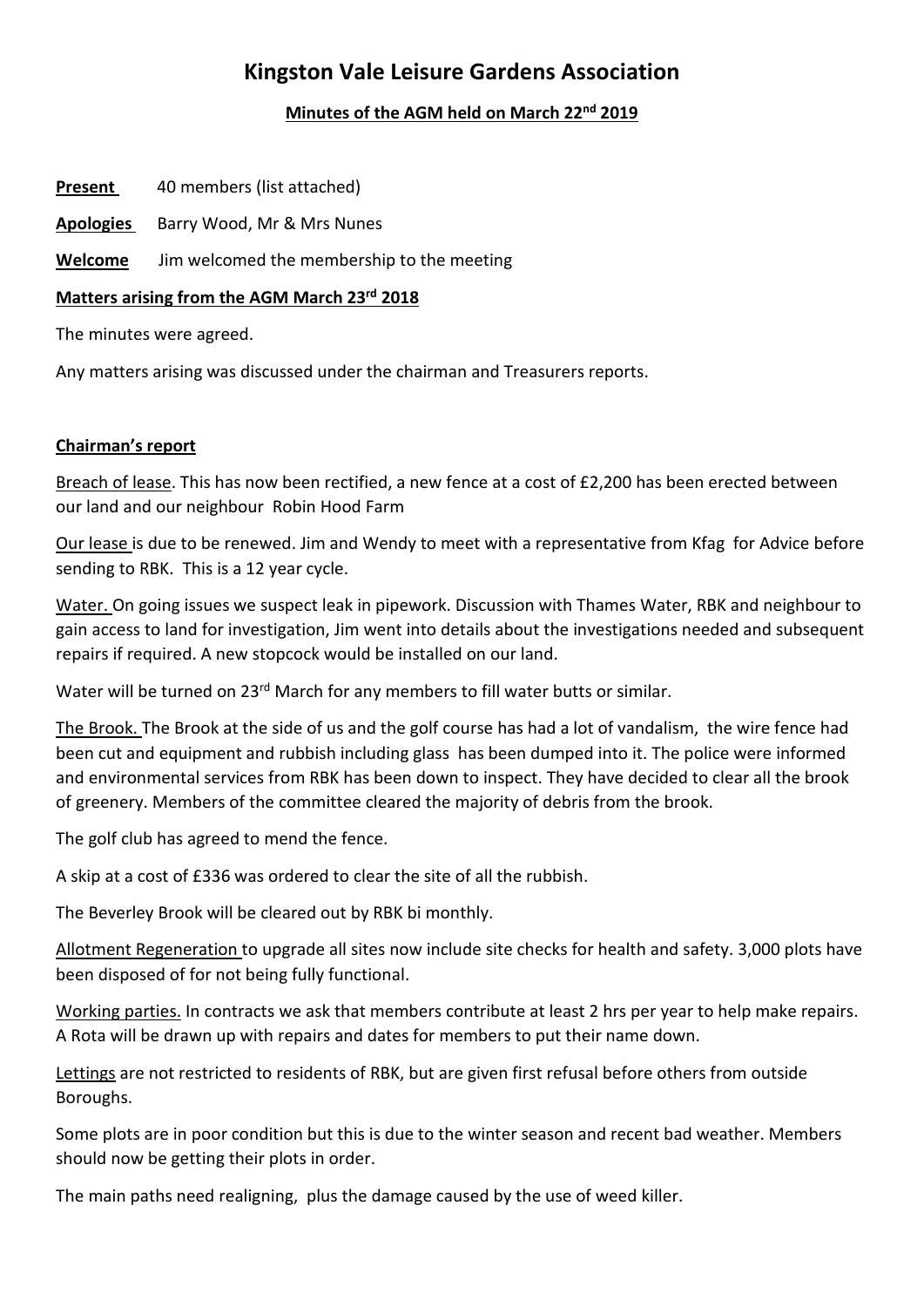John N pointed out the hard work and stress that the committee has endured in dealing with the vandalism and how damaging this all us to the Association. Thank you to the members for the clearing of the brook and the filling of the skip which was hard work.

**Vice chair** thank you to the chairman for his continuous devotion to the allotments and to the Secretary for keeping People informed.

The locking of gates. The committee made a decision to remove the padlock as it was used to lock people in the allotment and sometimes the padlock was not there.

### **Treasurers report**

Mick Z, informed the meeting of his decision as to why he resigned as Treasurer. He said along with tough decisions that was made with the committee, resulting in some foul language and abusive behaviour from a plot member. As well as fruit trees being cut down, ( a legacy from an old member Basil ), his greenhouse now with all smashed or no glass, and the plot generally being cleared. This all added to him resigning.

### Accounts please see attached.

With the main expenses of fence and the large water bills we have no money. We do have to increase the water rates.

It was proposed, voted on and agreed to make increase to £10 per half plot and £20 per full plot.

A reminder was given about handheld hosepipes only and for children not to have access to have water fights or similar.

John N asked about leak, Jim explained tests that will have to be done and costs that could be involved.

In our lease we are responsible for day to day repairs. RBK will not pay unless all is renewed.

Hopefully we will have stopcock on site eventually, which would be locked to stop any unnecessary use.

Mick also said a big thank you to Martin Hirst, previous Treasurer of 21 years.

**Secretary** did not give a report as items had been mentioned by Chairman and Treasurer.

Wendy did ask that members give email addresses as it is easier to send information and obviously cheaper tha postal costs.

**Social Secretary** Sarah confirmed that she would like to have an Open Day, Bbq, an International Food day down the Allotment.

Ideas for fundraising like the New Malden Fortnight.

Julie Z, said the church summer fete was on 8<sup>th</sup> June. Julie also volunteered to help.

Ghulum said about having our own plant/vegetable sale.

Website Johnny B gave information on KVLGA's website and encouraged people to visit. He is at present upgrading the members forum. Any information or Photos can be given to him to upload. Ghulum also mentioned about greater communication through email and website.

A question was asked can we use water from the brook. No we don't have a licence,